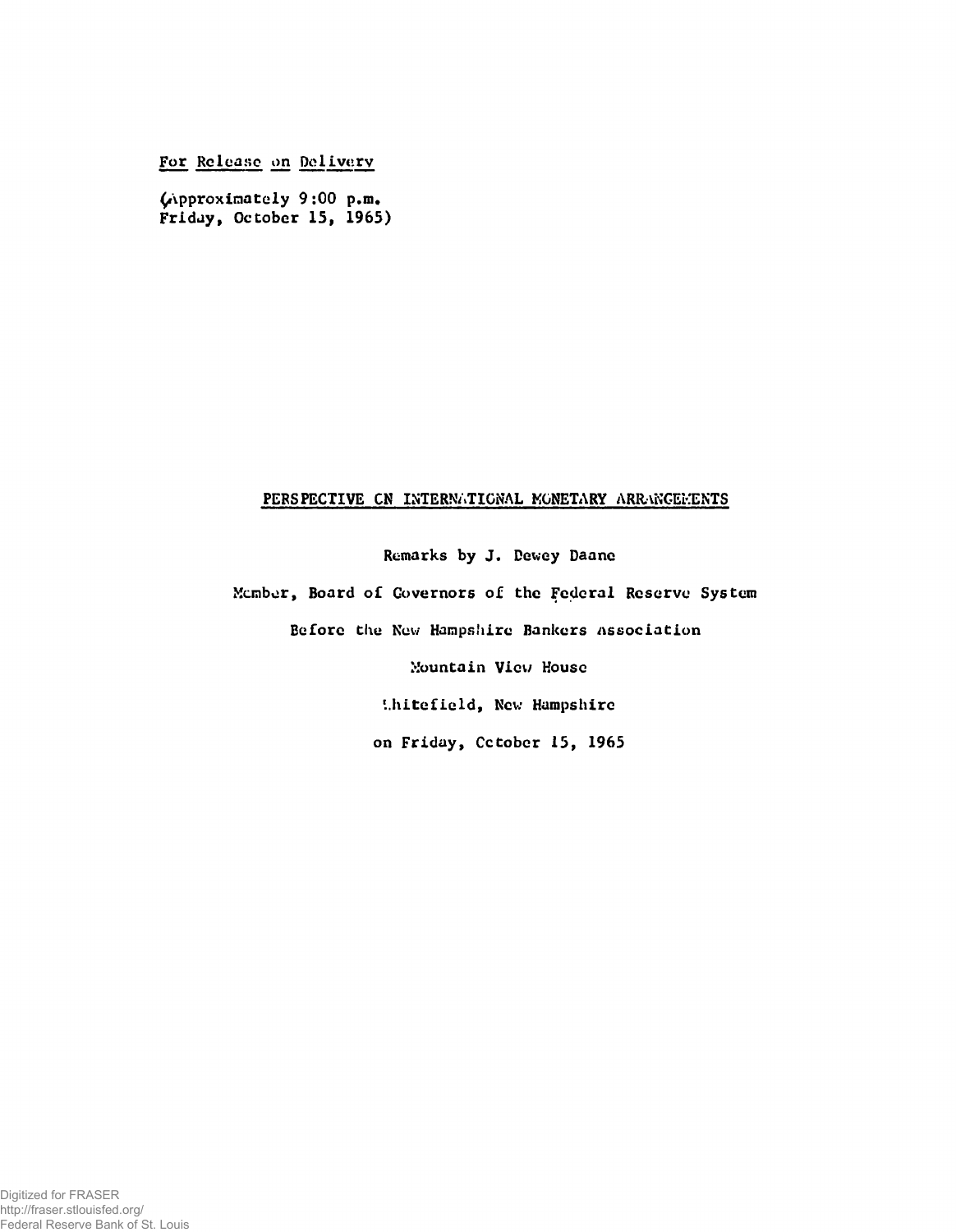## PERSPECTIVE ON INTERNATIONAL MONETARY ARRANGEMENTS

The Bingo game scheduled to take place in this same hall beginning at 10:30 p.m. reminds me of an experience I had some years back in making a talk to a group meeting of North Carolina Bankers. At this particular group meeting, held in a large hall in Morehead City, North Carolina, there was a rather copious pre-dinner cocktail hour or more, followed by a leisurely dinner. After dinner the Chairman of the meeting undertook to introduce every single one of the some two or three hundred people present. Following this he called upon the then Banking Commissioner for North Carolina, Mr. Gurney Hood, to make a few remarks and Mr. Hood responded by talking for 40 to 45 minutes. In turn, Mr. Hood was followed by the Executive Secretary of the North Carolina Bankers Association who spoke for about 15 or 20 minutes. At exactly 11:00 p.m. the Chairman called on me to make the principal address and in his introduction said, "Immediately following Dr. Daane's remarks there will be a dance in this same hall" and at that point the orchestra in the back of the room began to tune up!

Tonight the New Hampshire Banking Commissioner, Mr. Dunn, has very graciously left ample time for the use of Mr. Bunting and myself and I only hope that we can make good use of that time. For my part I would like to talk with you briefly and informally on the subject "Perspective on International Monetary Arrangements". That perspective has shifted markedly with the decision reached at the time of the annual meetings of the International Moretary\Fund and International Bank الانتشار المقالي for Reconstruction and Devel  $\{$ pnent  $\}$  help in Washington the week before /' À? *V .*\  $\phi$   $\overline{v_{\text{max}}$   $\overline{w}$ 

**l ib r a r y**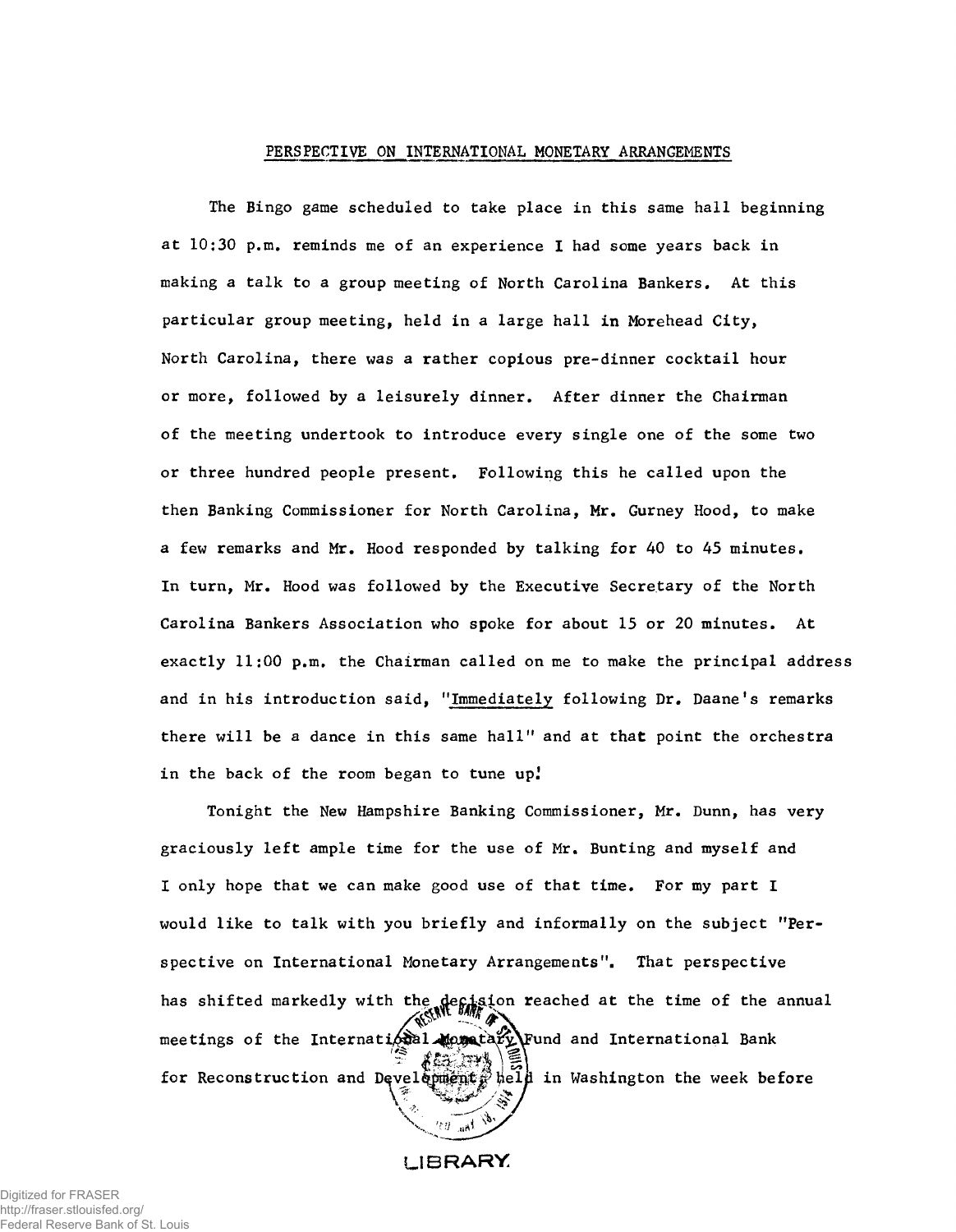last, to move into the first stage of negotiating new arrangements. The United States representatives, along with those of the other leading industrial nations comprising the Group of Ten, and with the active participation of representatives of the International Monetary Fund and other international organizations, namely, the Organization for Economic Cooperation and Development and the Bank for International Settlements, are now beginning to determine what basis of agreement can be reached on new monetary arrangements that can become an essential part of the fabric of the international monetary system. I am speaking to you at the outset of these negotiations not to try to outline any U. S. position or positions but rather to sketch in for you some of the background of these important negotiations, to try to go behind the scenes a bit and bring you up to date on where matters stand, and perhaps to indicate one or two guiding principles to which the United States adheres.

Last week I participated in a National Industrial Conference Board program in New York with the Managing Director of the International Monetary Fund, Mr. Pierre-Paul Schweitzer. In his address on the subject of international monetary reform he posed three questions--what are we talking about; why are we talking about it; and what can we do about it? Without either paraphrasing or basically viewing the questions differently from the Managing Director, I would like to elaborate for this particular audience my own responses to these questions, perhaps adding a fourth question--where is all the talk taking place?

First of all, as to what we are talking about, when we refer to new international monetary arrangements we are talking about two rather distinct and separable, but clearly related, problems. One of these,

 $-2 -$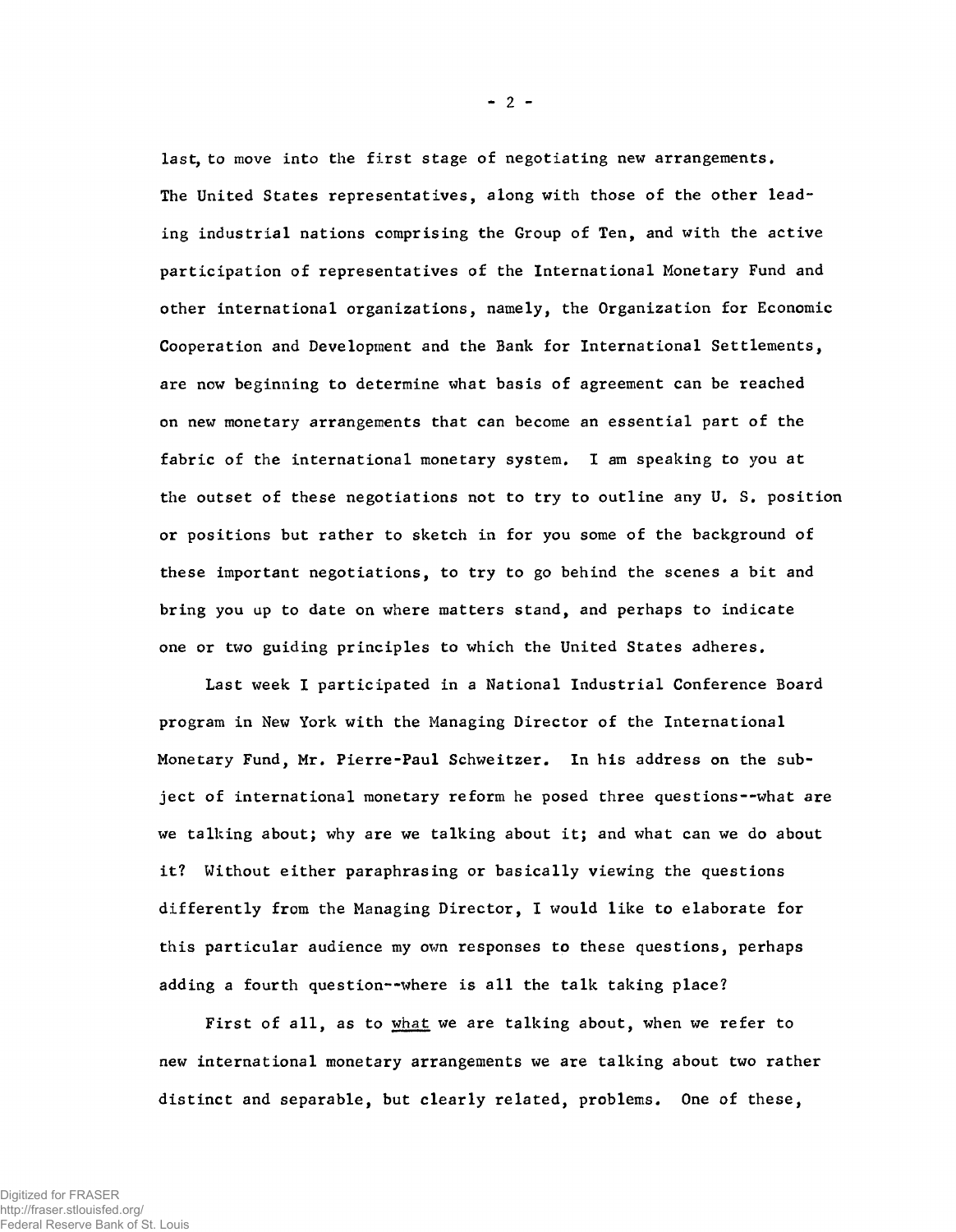and the problem that has had the lion's share of attention and publicity, and was in fact the focal point of discussions at the Bank-Fund meetings in Washington the week before last, is the question of international liquidity and particularly what sort of reserve asset creating method would be best suited to ensure the adequacy of reserves to meet possible future world needs. By international liquidity, of course, we mean simply all of the reserves and credit facilities available to monetary authorities to settle imbalances in their balance of payments. The other problem, and some have even assigned it a higher priority, is that of the so-called adjustment process, or how countries in both surplus and deficit positions in their balance of payments can manage their affairs so as to move back into balance more smoothly and effectively! I would emphasize that corrective measures should not be confined to deficit countries.

 $-3 -$ 

Second, when we turn to the question of  $why$  we are talking about these two problems I think the key can be found in the relationships between them. On the one hand it is argued that as the U.S. succeeds in solving its own problem of balance of payments adjustment, U.S. dollars will no longer be available in the same way to meet the demands for reserves--demands which now normally take the form of demands for gold and reserve currencies, principally dollars. On the other hand, there is also a very important link— and a very obvious one— between the needs for reserves and overall balance of payments deficits. Clearly in the modern world the main reason any country needs reserves is *to* settle deficits if and when they occur. The bigger the deficits, and the longer they last, the greater the amount of reserves needed,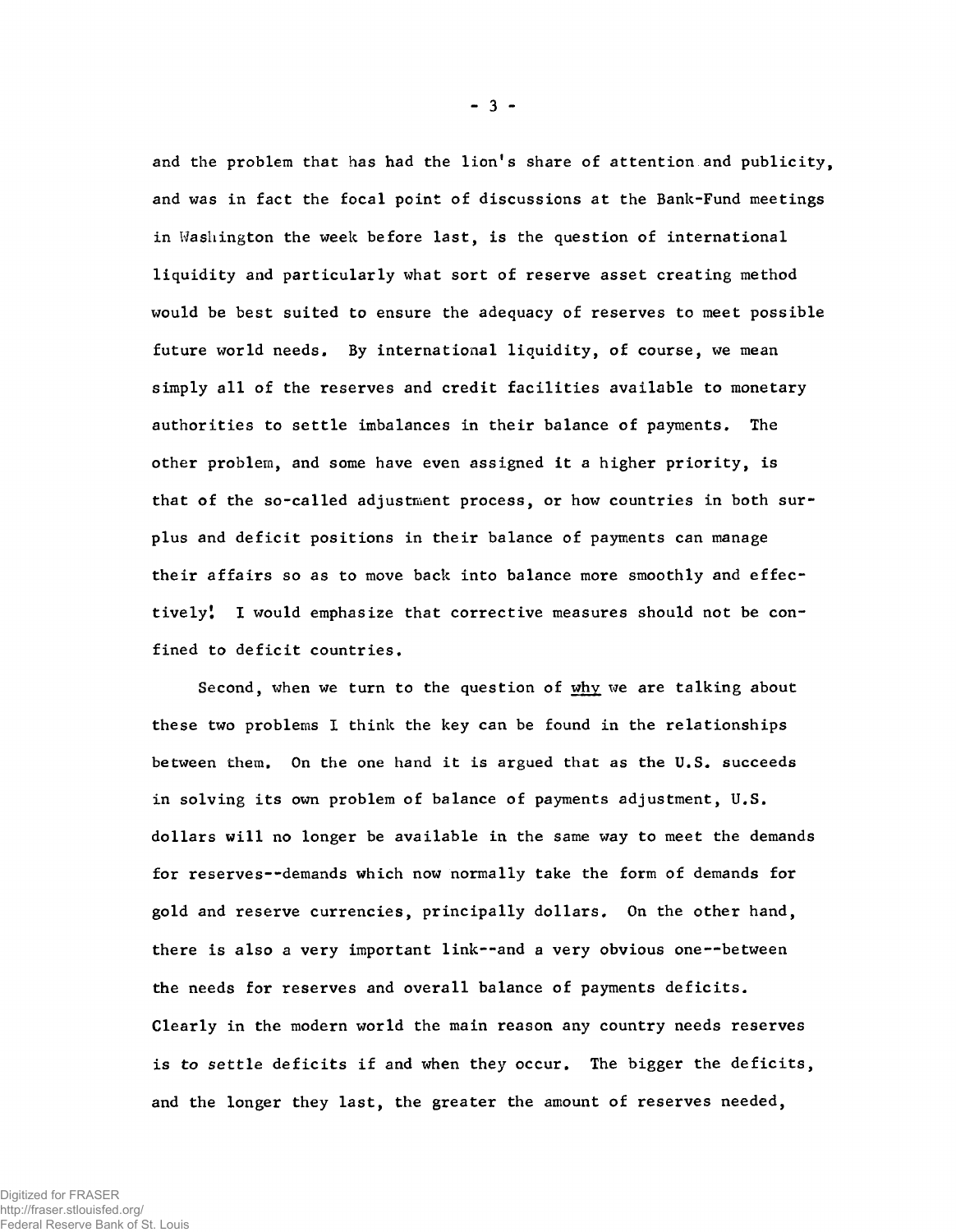although reserve needs cannot be considered in abstraction from the availability of external credit lines and the terms on which such lines can be utilized.

But in recognizing that the speed and efficiency of the adjustment process is importantly determinative of aggregate needs for liquidity and, correspondingly, that such liquidity provides needed time for adjustment, there are two mutually conflicting conceptions that merit clarification, One is that somehow there can be an international liquidity escape route from the hard road of restoring equilibrium in our balance of payments. The other is that controlled and restrictive reserve creation is necessary to, and can automatically ensure, discipline and the adoption of appropriate policies by deficit countries.

I have been struck by the fact that much of the continental yearning for international monetary reform, and new forms of liquidity, basically reflects a desire to constrict the present degree of liquidity and in a way that would, as they see it, enforce monetary discipline upon the reserve currency countries. To be blunt, it is no secret that some European observers feel that our monetary policies in recent years have not been sufficiently restrictive--that our ability to finance external deficits with the dollar in its role as a reserve currency has exempted us from monetary discipline. Here at home, on the other hand, much of the academic and other clamor for greater international liquidity and for altering the international monetary system reflects the idea that this would enable much more expansionary domestic policies, monetary and other. In fact, both notions are in my judgment misconceptions.

**- 4 -**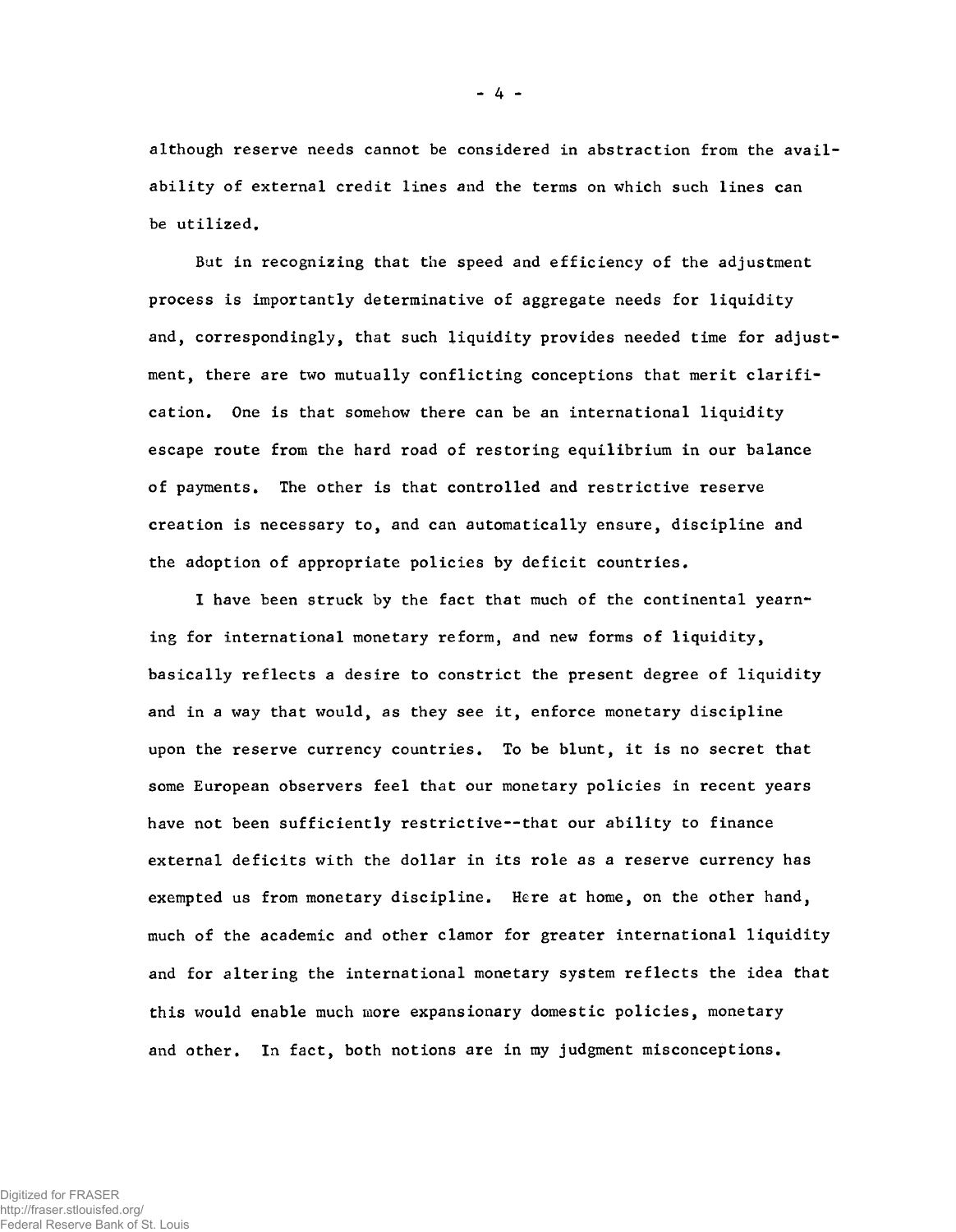The answer to the first charge lies in the continuous and increasingly comprehensive efforts made to contain the United States balance of payments deficit, beginning in 1960, broadened greatly in February, 1961, accelerated in mid-1963, and widened further in February of 1965- efforts which have not neglected actions in the monetary area. In fact, the latest measures have had, and are having, a very direct and conclusive impact on bank lending abroad. Thus, I would categorically deny the assertion of some continental bankers and economists that the reserve currency status of the dollar enables the United States to live consistently beyond its means and to flaunt the discipline of the balance of payments. And I would think that adoption by the United States of some of the extreme proposals that have been suggested to us would have led only to a reduced flow of world trade and to lower levels of economic activity not only here at home but throughout the world.

The United States' current willingness to explore new methods of reserve asset creation does not, and cannot, reflect any lessened determination to achieve equilibrium in our balance of payments. President Johnson made this crystal clear in his remarks at the Bank-Fund meetings two weeks ago today. Liquidity cannot replace dollar viability and dollar viability rests squarely on the continuance of appropriate domestic policies.

The real point of contact then between balance of payments equilibrium--the objective and end product of adjustment— and international liquidity is not that more liquidity would enable reserve currency countries to avoid taking necessary adjustment measures, but is twofold. Unless the United States succeeds once and for all in dispelling

 $-5 -$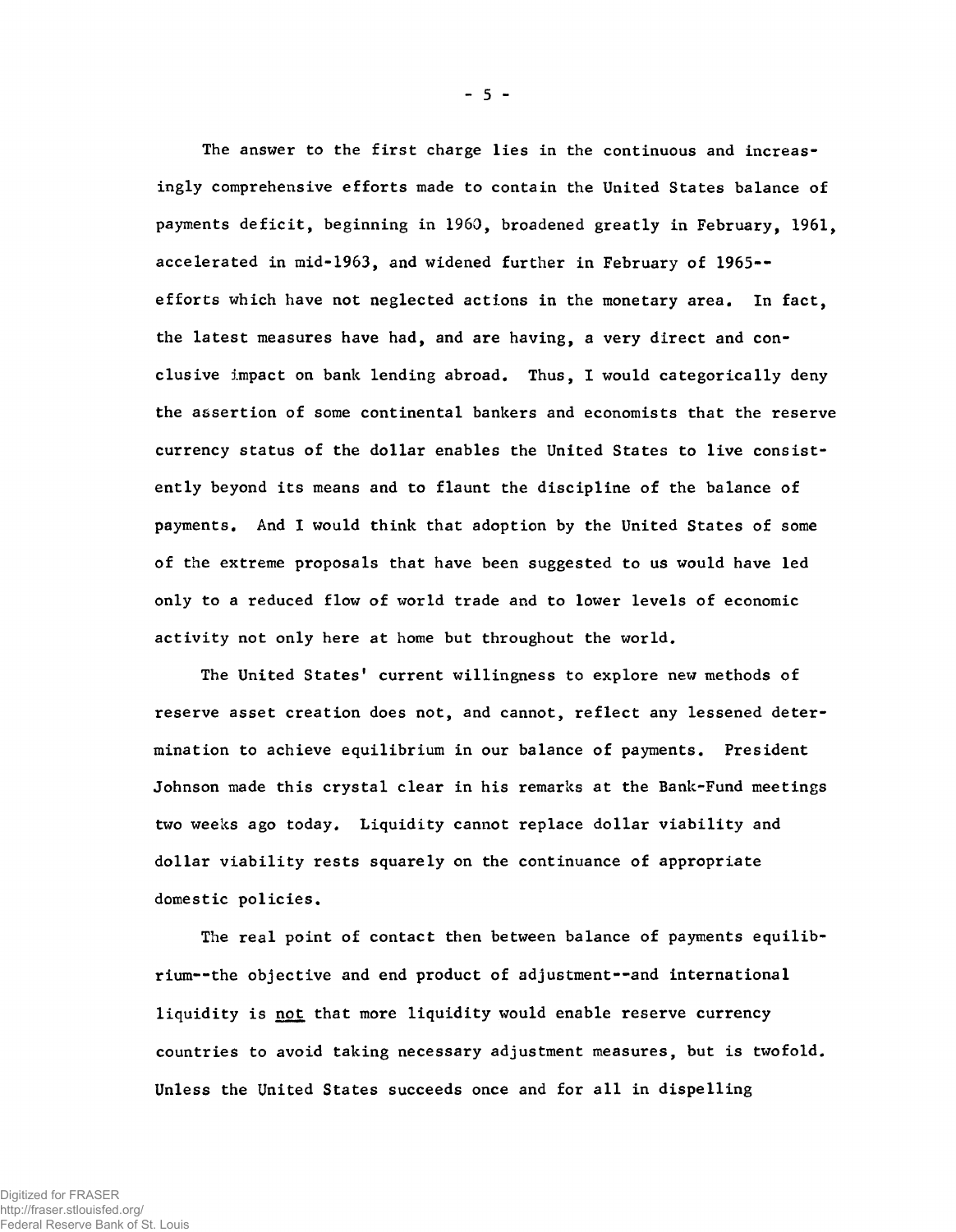skepticism re its ability to put its house in order, the conversion of dollars into gold can and will continue and can only be contractive of world reserves and world liquidity. As the United States succeeds, the outflow of dollars will no longer serve to meet in the same way the needs for world reserves and world liquidity.

The "why" as to discussions of new monetary arrangements, therefore, reflects two quite different viewpoints. On the one hand, the Europeans desire to impose what they conceive as more discipline on the United States by way of the reserve asset creation process, while the U,S. view primarily represents recognition that gold and reserve currencies may not be enough to meet potential world needs for reserves, and that it is only prudent to undertake contingency planning.

Third, as to the where of these discussions or, more accurately now, negotiations, I have already indicated that the principal forum presently is in the so-called Group of Ten Deputies, representing the ten leading industrial countries, which agreed in the fall of 1961 in their General Arrangements to Borrow to supplement the reserves of the International Monetary Fund. At the Bank and Fund Meetings the week before last, the Ministers and Governors of the Ten gave instructions to their Deputies to "determine and report to Ministers what basis of agreement can be reached on improvements needed in the international monetary system, including arrangements for the future creation of reserve assets, as and when needed, so as to permit adequate provision for the reserve needs of the world economy. The Deputies should report to the Ministers in the spring of 1966 on the progress of their deliberations and the scope of agreement that they have found." As a result,

- 6 -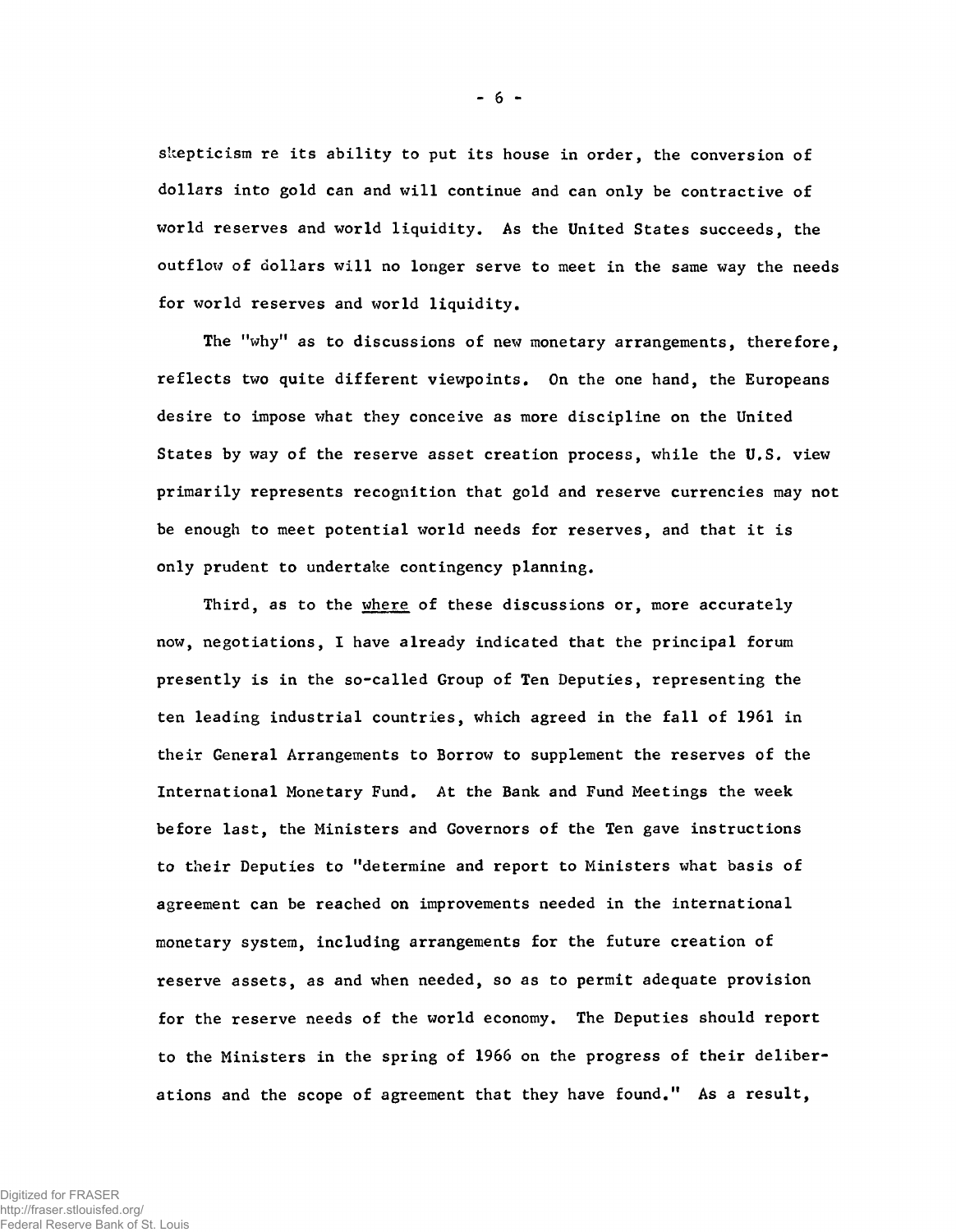the Deputies of the Group of Ten, with each country generally represented by a senior treasury and central bank official, will undoubtedly be meeting frequently during the coming months to carry out the first phase of the work of contingency planning.

For progress with regard to the adjustment process, the Ministers and Governors of the Ten called upon Working Party-3 of the Organization for Economic Cooperation and Development. Like the Deputies of the Ten group, and with membership largely overlapping, Working Party-3 consists of senior officials of central banks and Ministries of Finance in those ten or eleven countries whose actions have the greatest influence on international payments. This group had been previously charged with making a thorough study of the measures and instruments best suited for achieving balance of payments equilibrium and now has been requested, hopefully, "to make their views known at about the same time as the Deputies of the Group of Ten report to the Ministers and Governors."

Fourth, turning to the last question of what can be done to reform the system and what sort of new monetary arrangements can be introduced, already a great deal has been done in the way of additional credit facilities in the network of Federal Reserve swap and standby swap arrangements, now totaling close to \$3 billion, in Roosa-type bonds, and in substantial additions to resources of the IMF both by increases in quotas of member countries and by the agreement to provide supplemental resources in the General Arrangements to Borrow. But there has also been a wide variety of proposals for other new arrangements put forth over the past two years, some looking toward new methods of reserve asset creation within the International Monetary Fund itself and others outside of the Fund.

- 7 -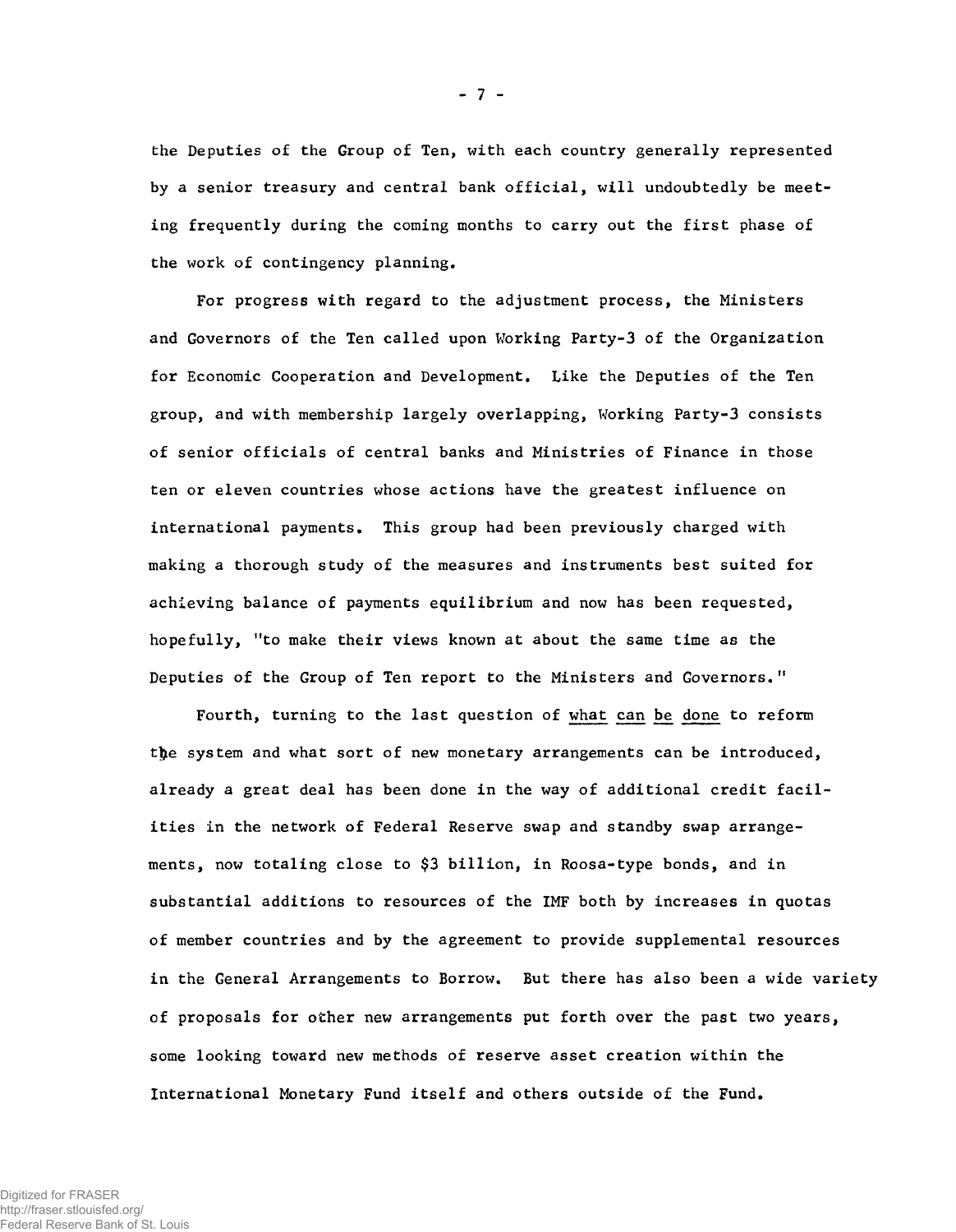I do not- intend tonight to make a detailed examination of these various proposals and of Lhcir possible merits and demerits. For that I refer you to the excellent report published last August of the Study Group on the Creation of Reserve Assets, under the chairmanship of one of the Italian Deputies of the Ten, Signor Rinaldo Ossola.

Most of the proposals under discussion are aimed at the deliberate and controlled crcation of international reserves. Furthermore, most of them create reserve assets "out of thin air" in the sense that countries participating in the proposed arrangements would benefit from an increase in the reserves without giving up goods and services or accepting a capital inflow. Most schemes would also require seme limitation on the freedom of countries to determine the composition of their reserves. For the schemes to be workable, participating countries would have to commit themselves to accepting the newly-created assets in payment for surpluses within agreed limits. In their other characteristics the various schemes for creating reserve assets differ considerably as may be seen in the so-called Ossola Report to which I have referred.

Finally, I would like to close with a few comments as to the guidelines or objectives on which the United States has consistently stood firm. The first is that any scheme should not be contractive oi world liquidity. A new reserve asset should not be detrimental to existing liquidity. An important part of existing liquidity represents reserve currency holdings, and the attitudes of their holders are of vital concern in constructing an appeptaole reserve asset that would add to, and

- 8 -